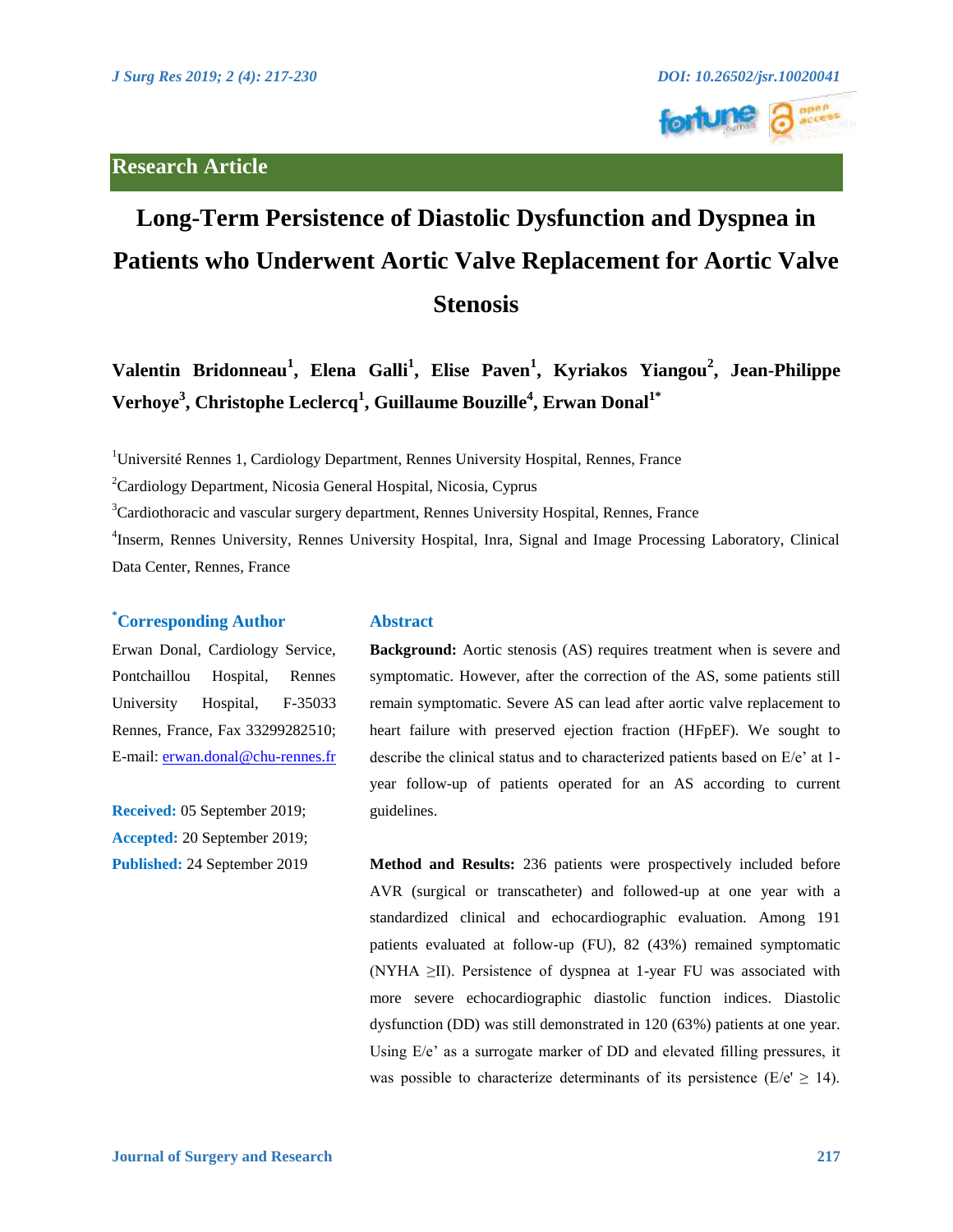Our model demonstrated that patients with severe pre-operative DD (baseline  $E/e'$  ratio >16 and mitral E wave velocity >111 cm/s) had persistent elevated LV filling pressures, as opposed to patients who underwent surgical valve replacement with a baseline  $E/e'$  ratio  $\leq 16$  who mostly normalized their LV filling pressure.

**Conclusion:** 43% of treated AS patients remain symptomatic. DD characterization according to current standards allowed to predict E/e' at one-year post AVR.

**Keywords:** Aortic valve stenosis; Diastolic dysfunction; E/e' ratio; Dyspnea

**Abbreviations:** AF-Atrial fibrillation; AS-Aortic stenosis; AVR-Aortic valve replacement; BSA-Body surface area; CABG-Coronary artery bypass graft; CAD-Coronary artery disease; COPD-Chronic obstructive pulmonary disease; DD-Diastolic dysfunction; HFpEF-Heart failure with preserved ejection fraction; IVSTd-Interventricular septum thickness in diastole; LA-Left atrium/left atrial; LV-Left ventricle/left ventricular; LVEDd-Left ventricular end-diastolic diameter; LVEF-Left ventricular ejection fraction; LVM-Left ventricular mass; SAVR-Surgical aortic valve replacement; TAVR-Transcatheter aortic valve replacement

## **1. Introduction**

Severe aortic stenosis (AS) is responsible for a left ventricular (LV) chronic pressure overload, resulting in LV hypertrophy (adaptative and maladaptive) and subsequent diastolic dysfunction (DD). DD is thus related to LV-remodeling and potential irreversible myocardial damages [1, 2]. Symptoms are common with heart failure and dyspnea induced by stress. Current guidelines strongly recommend (class Ia) aortic valve replacement (surgical (SAVR) or transcatheter (TAVR)) for patients with severe symptomatic high-gradient aortic stenosis or when valve disease is associated with LV systolic dysfunction [3, 4]. All these patients have prior to surgery a DD with different degree of severity. However, a significant proportion of patients experience persistent dyspnea despite that guidelines were followed [5]. For example in the PARTNER II trial [6], 30 to 40% of surviving patients remained in NYHA class II or more 2 years after TAVR or SAVR. After TAVR, a significant proportion of patients might be considered as patients with a heart failure with preserved ejection [7].

**Citation:** Bridonneau V, Galli E, Paven E, Yiangou K, Verhoye JP, Leclercq C, Bouzille G, Donal E. Long-Term Persistence of Diastolic Dysfunction and Dyspnea in Patients who Underwent Aortic Valve Replacement for Aortic Valve Stenosis. Journal of Surgery and Research 2 (2019): 217-230.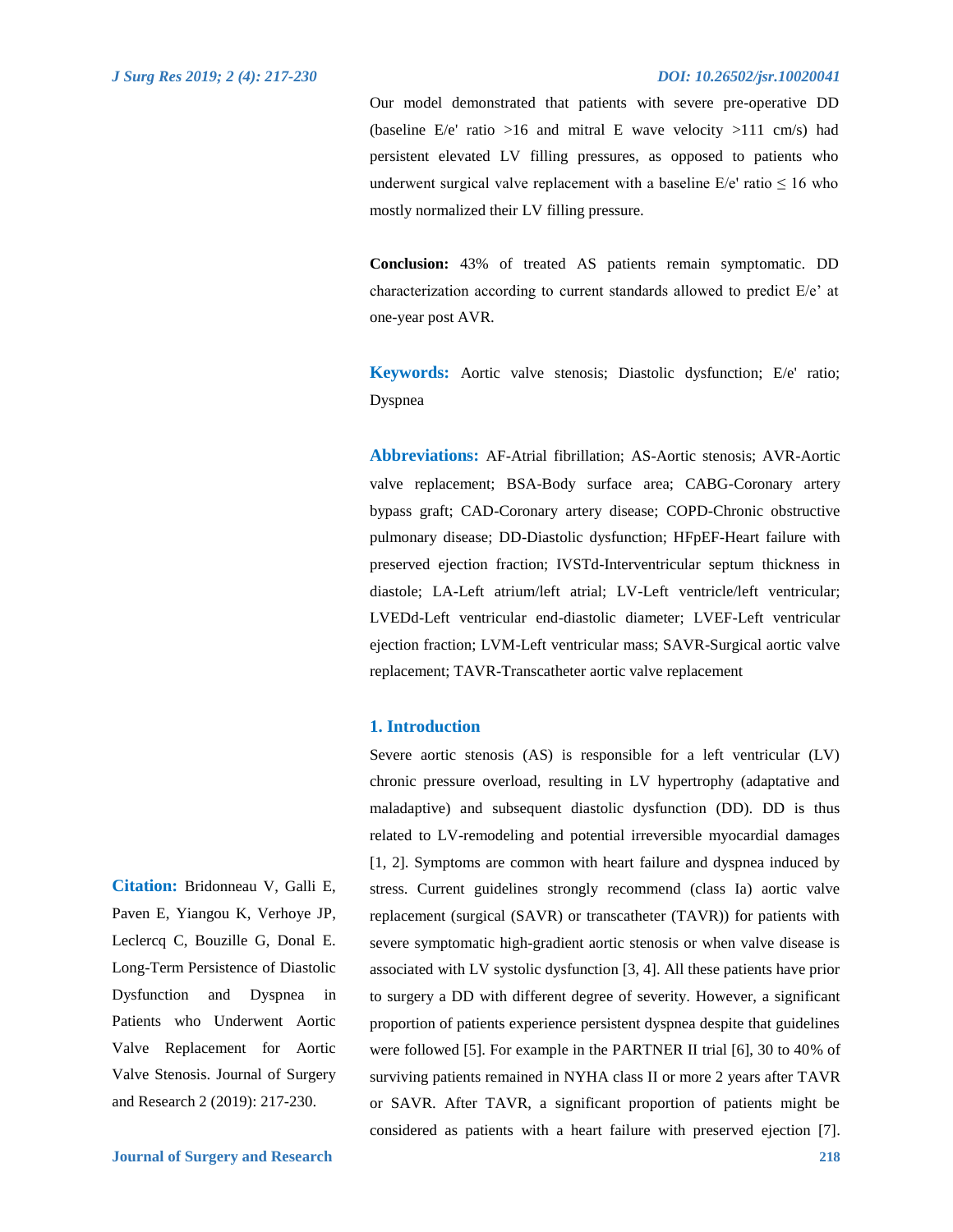Diastolic dysfunction might be valuable to look for before and more applicable that was as been nicely done looking at late gadolinium enhancement [1]. The purposes of our study were (1) to assess the diastolic function before and after AVR and to determine if persistent dyspnea was correlated with persistent diastolic dysfunction (based on E/e') and (2) to find predictive markers of post-operative diastolic dysfunction (persistence of E/e').

## **2. Methods**

## **2.1 Population**

We prospectively included 236 patients with preserved left ventricular ejection and severe high-gradient AS (aortic valve area  $\langle 1 \text{ cm}^2 \text{ or } \langle 0.6 \text{ cm}^2/\text{m}^2 \rangle$ , mean transvalvular gradient  $\geq 40$  mmHg) who underwent a surgical or transcatheter aortic valve replacement. These patients were classical high gradient AS patient with an expected range of age leading to consider both surgical and percutaneous aortic valve replacement. The study was conducted in accordance with the Declaration of Helsinki. The study was reviewed by the independent ethics committees. All of the patients provided written informed consent (ethic committee authorization for the study entitled "AoMyoc": CPP Ouest V. EudraCT number: 2012-AO1323-40).

**Journal of Surgery and Research 219** Patients were excluded in the presence of a severe concomitant mitral or tricuspid valve disease needing surgery, severe coronary artery disease requiring coronary artery bypass graft (CABG), or reduced LVEF (under 50%). The following clinical characteristics were collected by a standardized questionnaire at baseline and 1 year follow-up: age, gender, anthropometric data (weight, size, body-mass-index [BMI], body surface area [BSA]), cardiac and extra-cardiac comorbidities (coronary artery disease [CAD] including previous myocardial infarction, atrial fibrillation [AF], conduction disorder requiring a permanent cardiac

pacemaker, chronic obstructive pulmonary disease [COPD], peripheral artery disease [PAD], end-stage kidney disease), therapeutic regimen, and biology (haemoglobin, creatinine, NT-proBNP). Dyspnea was assessed using the NYHA scale and by a physician nonaware of the protocol and the other results of the evaluation of each patient. The assessment of the clinical status was done by a blinded physician of echocardiographic characteristics.

## **2.2 Echocardiographic data**

Transthoracic Doppler echocardiography was performed at baseline and in 1 year according to the protocol. The exams were performed by board-certified physicians using Vivid ultrasound systems (General Electric Healthcare, Horten, Norway), and were reviewed offline on a dedicated workstation (GE-Healthcare -Echopac, Horten, Norway) at the corelab (CIC-IT, platform INSERM 1414-CHU Rennes). AS severity was assessed according to current guidelines and recommendations [8], by measuring continuous wave doppler peak transvalvular velocity, maximum and mean transvalvular gradients, and calculating aortic valve area using continuity equation. In accordance with current American Society of Echocardiography (ASE) and European Association of Cardiovascular Imaging (EACVI) recommendations [9], four variables were measured to assess diastolic dysfunction: (1) annular e' DTI velocity (considered abnormal if septal  $e' < 7$  cm.s<sup>-1</sup> or if lateral  $e' < 10$  cm.s<sup>-1</sup>), (2) average  $E/e'$  ratio (considered abnormal if average  $E/e' \ge 14$ ), (3) left atrial volume index (considered abnormal if  $\geq$  34 ml/m<sup>2</sup>), (4) tricuspid regurgitation peak velocity  $\geq$  2.8 m/s. According to the aforementioned guidelines and recommendations, DD is considered present if more than one-half of the available parameters meet the cutoff values.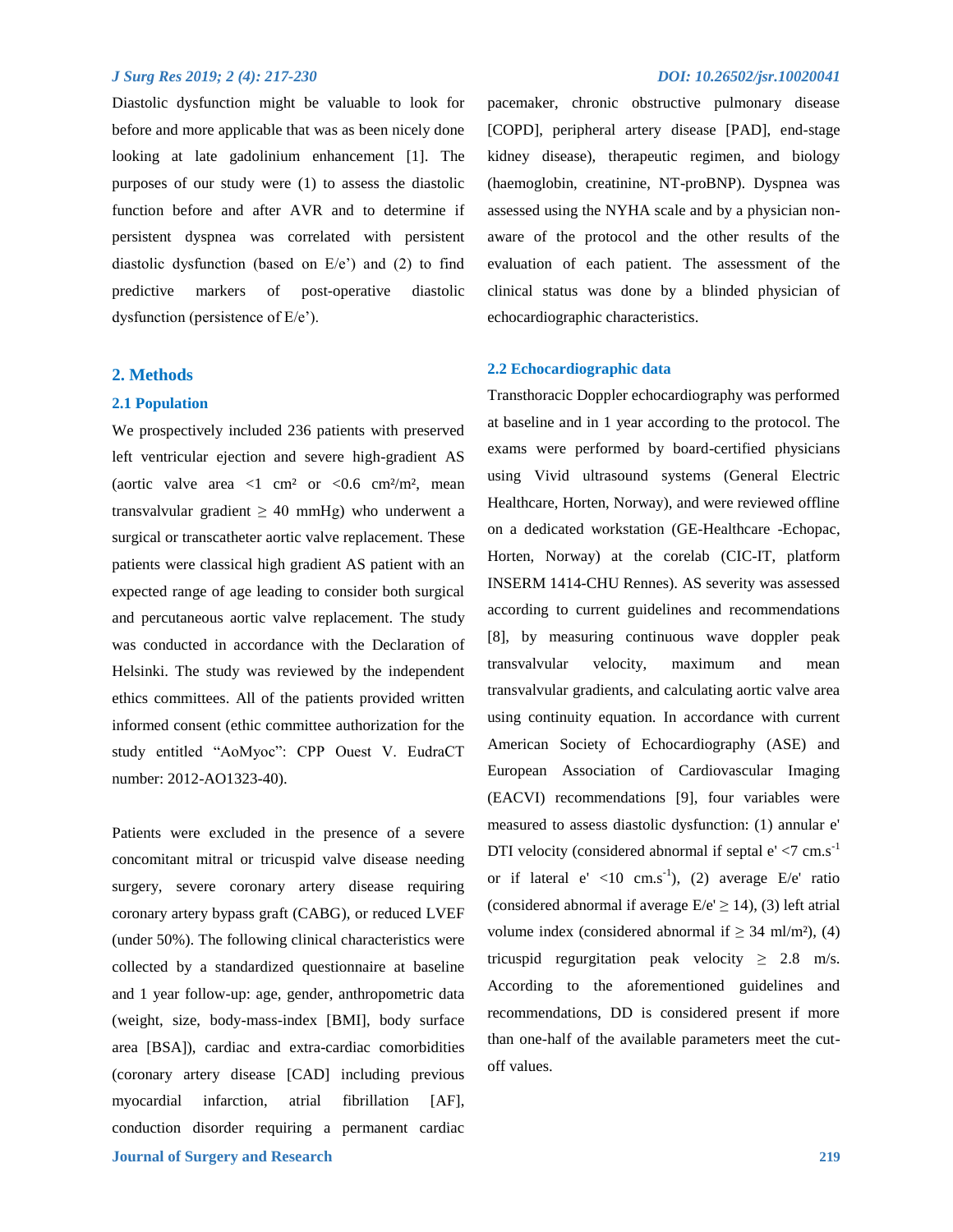For patients with DD in sinus rhythm during the acquisition, we categorized DD severity in four grades based on pulse-wave doppler mitral E and A velocities and E/A ratio. When E/A ratio is  $< 0.8$  with E velocity <50 cm/s, DD is defined as grade I. When E/A ratio is >2, DD is defined as grade 3. When E/A ratio is between 0.8 and 2 or E/A ratio is  $<$  0.8 with E velocity >50 cm/s, three indicators were used to assess diastolic dysfunction: (1) average E/e' ratio, (2) left atrial volume index, (3) tricuspid regurgitation peak velocity. The same cut-off values as mentioned before were used for atrial fibrillation patients. If more than half of these parameters met the cut-off values, grade II DD was present. If not, grade I DD was present. If only two parameters could be assessed, DD could not be graded if they gave contradictory information. If only one parameter was available, DD could not be graded. All the measurements were made based on at least to average of three consecutives beats and five in case of arrhythmia. In atrial fibrillation, the recommendations were followed [9] and the "automated measurement (available on echoPac) of E and e' were considered for the multi-beat averaging.

The LV dimensions were measured according to Lang et al. [10]. Measurements included left ventricular enddiastolic diameter (LVEDd), left ventricular posterior wall thickness and interventricular septal thickness (IVSTd). Left ventricular mass (LVM) was calculated from the ASE convention formula: LV-mass= 0.8 x  $1.04[(LVDd + LVPWTd + IVSTd)^3 - (LVDd)^3] + 0.6$ , and then indexed to the body surface area (BSA). LV ejection fraction (LVEF) was measured using the biplane Simpson method. Stroke volume index, left atrial volume, and right ventricular function were also assessed according to Lang et al. [10]. Left atrial reservoir function was assessed using 2D strain echocardiography on apical 4 cavity view, with a gating on QRS-complexes [11].

## **2.3 Procedure**

All the patients underwent either surgical or transcatheter aortic valve replacement (TAVR). The choice between surgery (SAVR) versus TAVR was made by the local heart team according to contemporary guidelines [3]. Procedures were performed by experienced heart surgeons and interventional cardiologists. The valve and heart characteristics were homogeneous, the choice of the treatment was based on the general status and the co-morbidities.

## **2.4 Endpoints**

Endpoints of the study were (1) post-operative dyspnea, defined by a NYHA functional class  $\geq$  II and (2) presence of a post-operative E/e' ratio  $\geq$  14 [9].

## **2.5 Data analysis**

Quantitative variables were expressed as mean ± standard deviation for normally distributed variable or median and [inter-quartile range (IQR)]. Qualitative variables were described with count and percentage. We compared groups with the use of either analysis of variance or Student t test for normally distributed quantitative variables, or Kruskal-Wallis or Mann-Withney test. We used Chi squared test or Fisher exact test for comparisons between groups of qualitative variables, as appropriate. Normality of distributions were tested with the Shapiro test. The level of statistical significance was set to 0.05. Primary analysis consisted in the use of machine learning algorithms to assess the probability of the presence of a post-operative E/e' ratio  $\geq$  14, given baseline and preoperative variables.

Predictors were prepared in the following fashion:

 Quantitative variables were transformed with log, square root or exponential, power or inverse function, to follow normal distribution, if necessary. The most suited transformation was assessed graphically.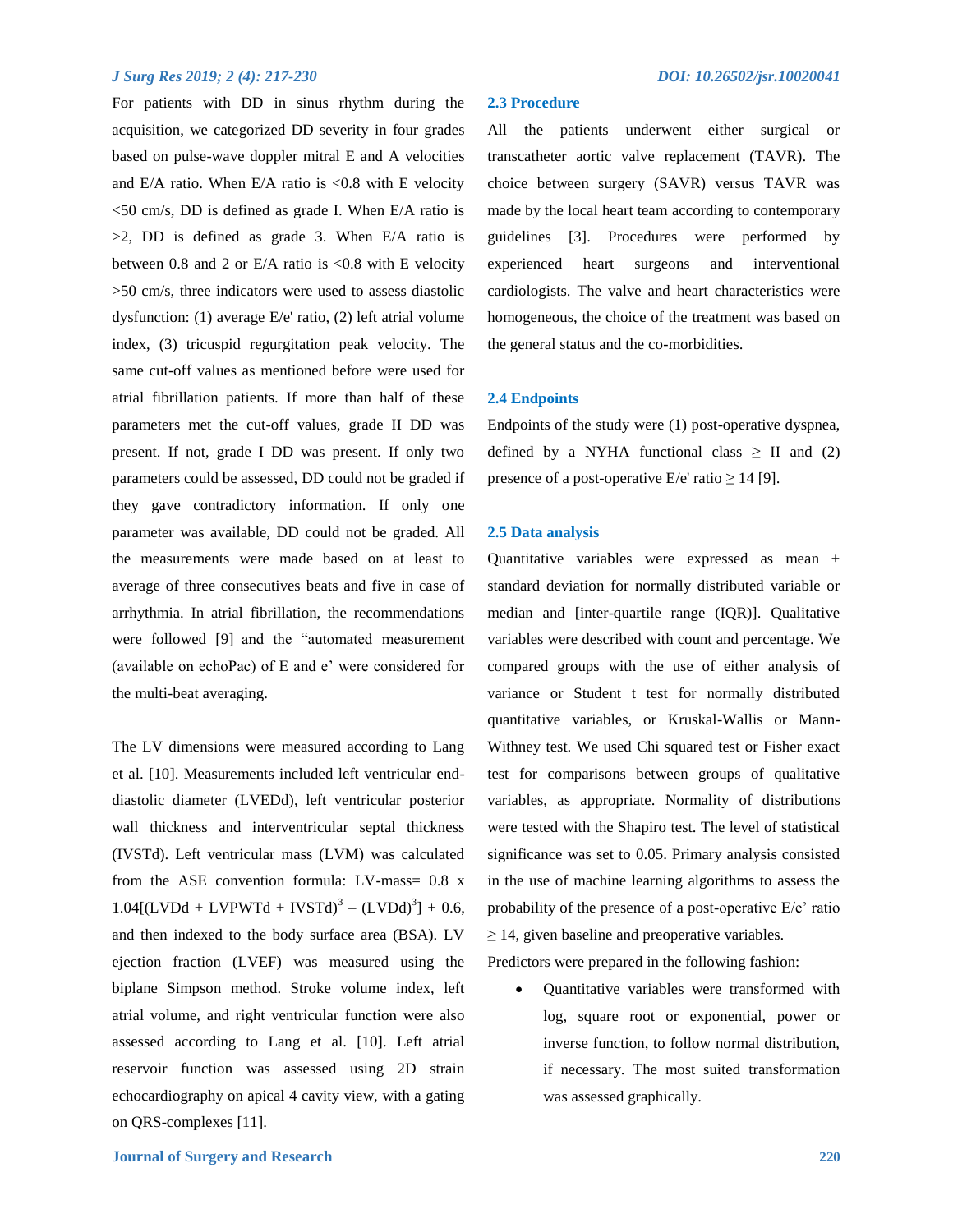- For qualitative variables, we merged rare modalities and then built dummy variables.
- Missing values were imputed with the use of a bagging imputation procedure independently applied on training and testing blocks during cross validation.

We compared three algorithms known to perform very well in the presence of a high number of predictors, potentially correlated: support vector machine, random forest and gradient boosting machine. These algorithms are highly predictive and can learn nonlinear associations between predictors and target event. Each algorithm has hyper-parameters which need to be optimized in order to provide good predictive capabilities. To determine the best combination of hyperparameters, we used a random search procedure on a set of hyperparameters values available in a knowledge database (http://mlrhyperopt.jakobr.de/parconfigs).

Tuning step and algorithms performance comparisons were performed in a nested 10 folds cross-validation procedure, to avoid potential overfitting. We assessed performance evaluation of models with the use of area under the receiver operating curve (AUROC). We only retained the best model for further analysis, which was tuned with a simple 10 folds cross-validation to determine optimal hyperparameters. The final model was built on the whole dataset with optimal hyperparameters. Concerning interpretation of the final model, as the algorithm produced a black-box model, we built a surrogate tree model to explain estimated probabilities of the final model to discover simple rules explaining the structure used by the black-box model to predict a post-operative E/e' <14. We also computed importance of variables based on permutation error, that is to say, the added error rate if a given variable is removed from the predictors. All analyses were

**Journal of Surgery and Research 221**

performed on R statistical software version 3.4.1. We used the mlr package version 2.11 for machine learning procedures.

### **3. Results**

## **3.1 Patients' characteristics and intervention**

236 patients were included at baseline (Figure 1 Bibannexes). These patients are, based on the exclusion criteria, homogeneous in term of severity and clinical but also echocardiographic characteristics of the AS. Their clinical baseline characteristics are described in Table 1 BIS (annexes). Mean pre-operative NYHA class was  $2.18 \pm 0.62$ . 134 patients (56.8%) underwent surgical aortic valve replacement (7.5% mechanical prosthesis, 92.5% bioprosthesis), and 102 patients (43.2%) underwent transcatheter aortic valve replacement (83.2% transfemoral access, 6.1% transapical access, 6.1% subclavian approach, 2.0% transaortic approach, 2.0% transaortic access). Median time between first evaluation and intervention was 39 [1;84] days

### **3.2 Clinical status at follow up**

Median time between baseline evaluation and follow-up visit was 430 days (mean follow-up duration  $469 \pm 141$ days). 13 patients (6.0%) died, 17 (7.2%) were considered lost at follow-up according to the protocol, because they refused to come back to our center (followed only locally by their physicians so no independent NYHA classification possible and no review of the echocardiographies at the corelaboratory), and NYHA class data collection was incomplete for 15 patients (6.4%). Post-operative NYHA class could be assessed for 191 patients (80.9% of the initial cohort). Figure 1 is the flowchart of the study. 109 patients (57.1% of the remaining cohort) were NYHA class I, 77 patients (42.3%) were NYHA class II, 5 patients (2.6%) were NYHA class III. (Figure 2 bis- annexes). Mean post-operative NYHA class was  $1.46 \pm 0.55$ . 5 patients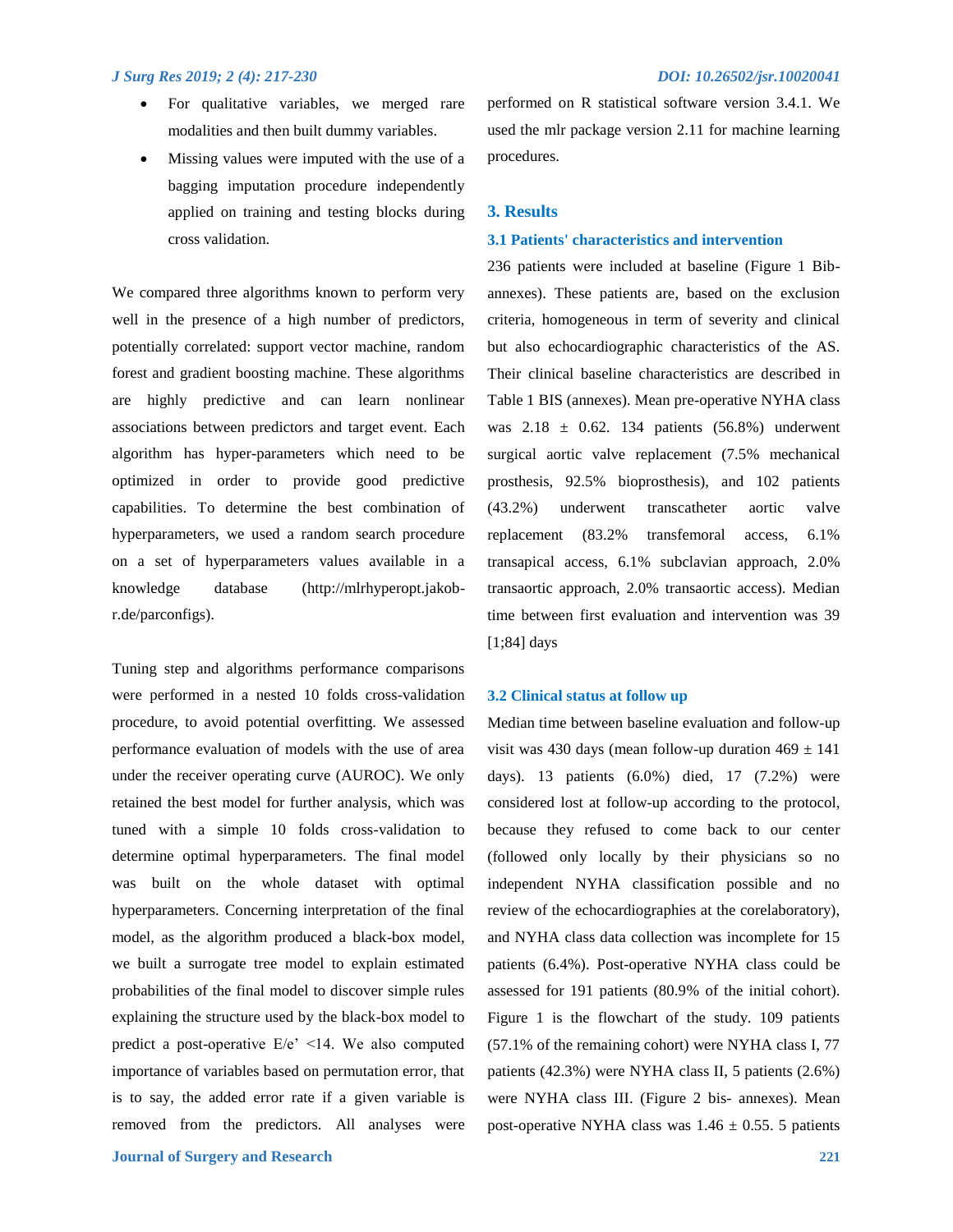(2.6%) were re-admitted at hospital for heart failure related issues. Mean improvement from baseline to follow-up in NYHA was  $0.73$  class  $\pm$  0.734, with 60.0% of patients reporting improvement of at least 1 NYHA class (NYHA 1: 46.8%, 2: 12.1%, 3: 1.1%). For 38.4% of patients, NYHA class was the same at baseline and at follow-up. For 1.6% of patients, there was a worsening in one grade of the NYHA class.

## **3.3 Baseline characteristics associated with persistence or worsening of dyspnea**

At baseline, mean age was  $76 \pm 9$  years. The subgroup of dyspneic patients at follow-up was older (median age 80 years [76, 95] vs 77 years [69, 82] (p= 0.003), with a higher percentage of women (men 46.3%, women 62.4%), and a higher prevalence of atrial fibrillation on baseline electrocardiogram (19.0% vs 7.5%, p=0.046). Patients with dyspnea at follow-up had higher plasmatic NT pro-BNP levels (median NT pro-BNP 1031 pg/ml [487, 2134] vs 646.5 pg/ml [304,1343],  $p = 0.02$ ). There was no significant difference between subgroups at baseline according to COPD, or CAD or kidney disease, or anaemia at baseline.

Echocardiographic parameters at baseline are described in Table 1. There was no significant difference between both subgroups according to LV systolic parameters such as LV ejection fraction (63%  $\pm$  9% vs 63%  $\pm$  7, p= 0.8), or LV global longitudinal strain  $(-17.5 \pm 3.9\% \text{ vs } -10.8)$  $16.9\% \pm 3.3\%, p=0.3$ . We did not either observe any difference according to LV geometry, as there was no observed difference in LV mass index, LV diastolic diameter or interventricular septum diastolic thickness, or according to aortic stenosis severity indices such as aortic valve area and aortic mean gradient.

We could assess if diastolic dysfunction (with the 4 parameters of the recommendations [12]) was present at baseline echocardiography in 155 patients (81.2%). Its

prevalence was different between both subgroups: 81.4% for patients with dyspnea at follow up vs 74.1% for asymptomatic patients  $(p=0.02)$ . When it was present, its grade could be evaluated for only 79 patients (65.8% of patients with DD). Grade 2 DD was the most prevalent in both subgroups (45.9% vs 42.8% of DD patients in both subgroups). There was no significant difference between subgroups according to DD grade at baseline echocardiography. One by one comparison of each diastolic function index at baseline echocardiography according to subgroups did not demonstrate any difference between left atrial volume index, mitral E wave velocity, mitral annulus e' wave velocity, or E/e' ratio. However, tricuspid regurgitation velocity was higher at baseline in the subgroup of patients with dyspnea at follow-up  $(2.80 \pm 0.46 \text{ m/s} \text{ vs }$  $2.61 \pm 0.51$  m/s, p=0.04), and left atrial reservoir function was lower (17 [11, 24]% vs 21 [15, 26],  $p=0.03$ ).

## **3.4 Follow-up characteristics and persistent dyspnea**

Follow-up characteristics are presented in Table 2. At follow-up, we did not observe any difference between both subgroups according to LVEF (64  $\pm$  8% vs 64  $\pm$ 6%, p= 0.5), LVM index (94 [77, 124] g/m² vs 97 [81, 122]  $g/m^2$ , p=0.8) or prosthesis function parameters such as prosthetic valve area  $(1.5 \, [1.3, 1.7] \, \text{cm}^2 \, \text{vs} \, 1.6)$  $[1.3, 1.9]$  cm<sup>2</sup>,  $p=0.1$ ) or mean transprothetic gradient (12 [9, 17] mmHg vs 12 [9, 17] mmHg, p=0.6). Dyspneic patients did not have significantly greater degree of diastolic dysfunction (68.1% vs 57.5%,  $p=0.18$ ).

However, comparisons of isolated diastolic function indices between these subgroups revealed that patients with dyspnea had higher mitral E wave velocities (91 [76, 121] cm/s vs 85 [70, 102] cm/s, p=0.09), were more prone to have an elevated E/e' ratio with a cut-off at 14 (50% vs 33%, p=0.02) and had higher tricuspid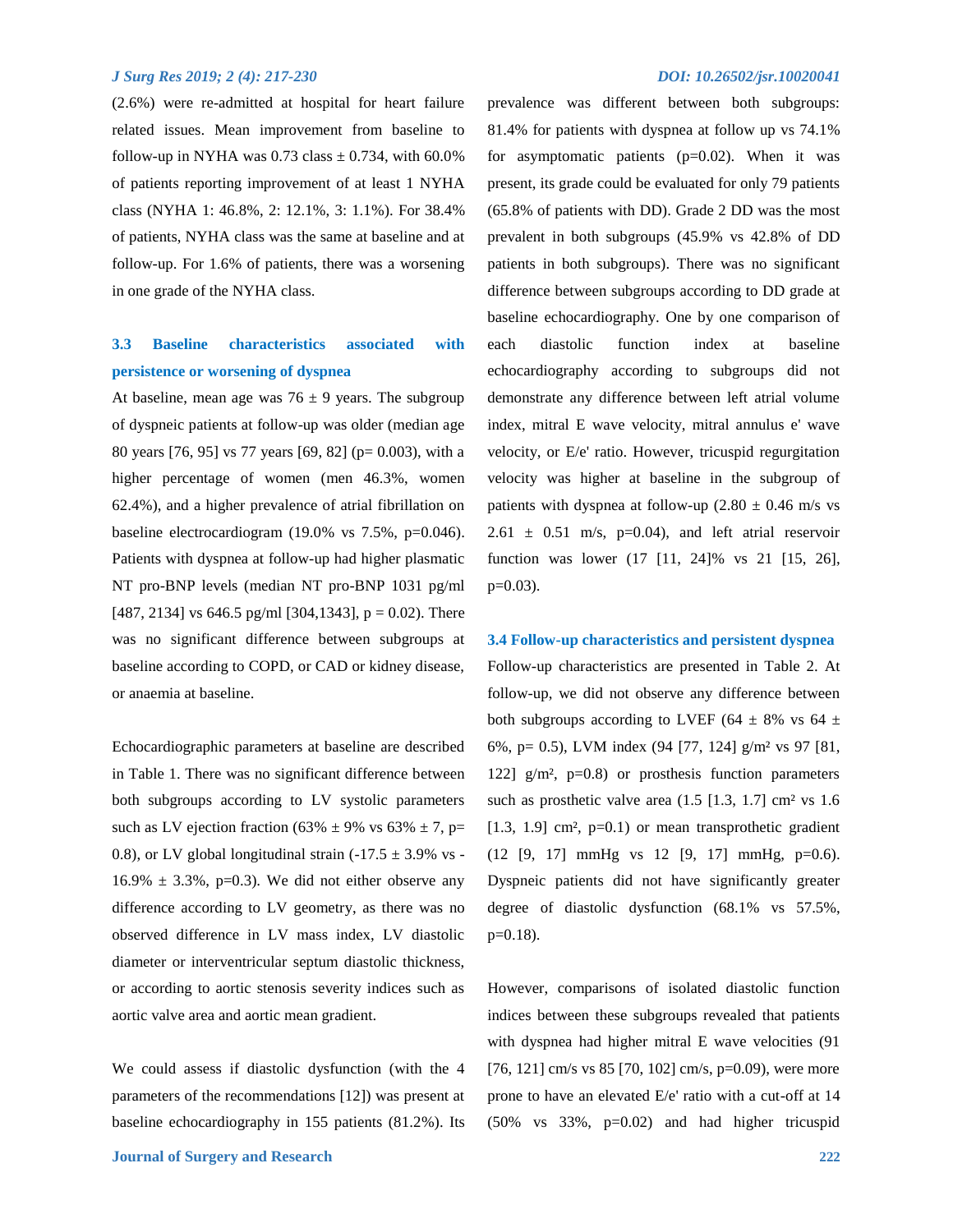regurgitation velocities  $(2.8 \pm 0.5 \text{ vs } 2.6 \pm 0.5, \text{ p=0.04}).$ Dyspneic patients also had higher plasma NT pro-BNP levels at follow-up (median NT pro-BNP 438.5 pg/ml vs 270.5 pg/ml,  $p = 0.006$ ). Haemoglobin was similar in both groups.

## **3.5 Prediction of an elevated E/e' ratio at follow-up (≥ 14)**

As detailed in Table 2 BIS (annexes), in univariate analysis, an elevated post-operative E/e' ratio was associated with an older age, male sex, higher blood pressure, TAVR procedure, congestive heart failure at baseline, physical examination and loop diuretics prescription, lower LV global longitudinal strain values and left atrial reservoir function value, a higher mitral regurgitation grade, higher E and A mitral wave velocities, higher tricuspid regurgitation peak velocity, higher pre-operative E/E' ratio, higher left atrial volume index, and higher DD grades on baseline TTE.

A model to predict a post-operative ratio  $\geq 14$  based on all the baseline data available (clinical, electrocardiogram, laboratory, echocardiography) has been built. The most accurate model was obtained using the random forest algorithm. The 30 most important variables used and their relative importance is displayed in Figure 3 bis (annexes). The prediction of estimated elevated filling pressures (defined by  $E/e' \ge 14$ ) has been characterized by the ROC analyses and an area under the curve reaching 0.80 (Figure 2). By this approach, the best cut-offs were defined.

Our simplified model could define 4 groups of patients (Figure 2 bis, Table 3 bis (annexes)):

- The first, defined by patients with preoperative E/e' ratio ≤16 who underwent SAVR, could predict with a good accuracy a postoperative E/e' ratio <14.
- The second, defined by patients with preoperative  $E/e'$  ratio  $\leq 16$  who underwent TAVR, had a low predictive value on the postoperative E/e' ratio.
- The third, defined by patients with preoperative  $E/e'$  ratio >16 with pre-operative E mitral wave <110 cm/s, had a low predictive value on the post-operative E/e' ratio.
- The fourth, defined by patients with preoperative  $E/e'$  ratio  $>16$  with pre-operative E mitral wave >110 cm/s, predicted with a good accuracy a post-operative  $E/e'$  ratio  $\geq 14$ . Table 3 Bis (annexes) is summarizing these groups and their main differences.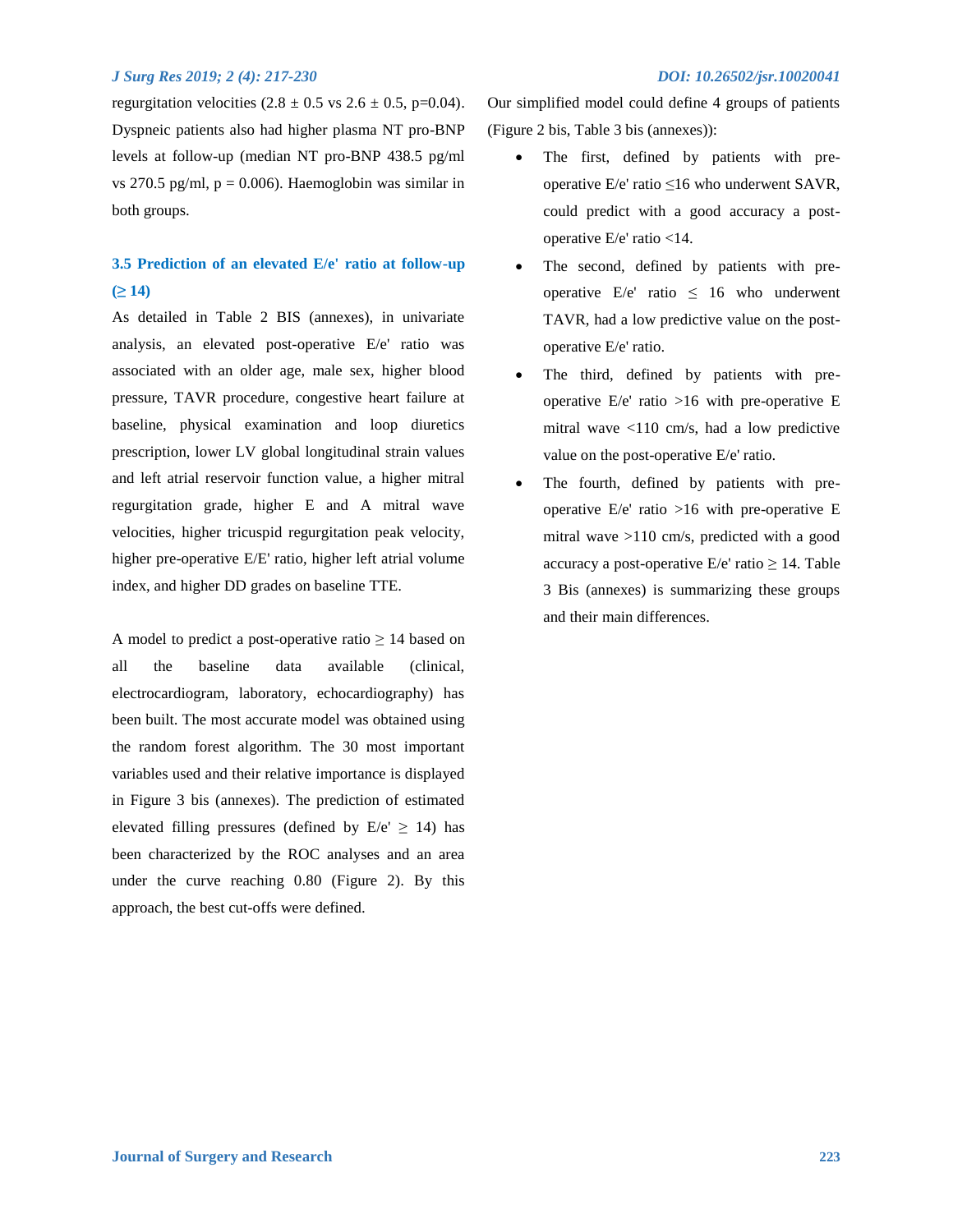

**Figure 1:** Probability of post-operative E/e' ratio ≥ 14 for each group of patients defined by the simplified model.



Models -- Gradient boosting -- Random Forest -SVM

Random Forest algorithm was selected for our model as its predictive accuracy was the highest.

**Figure 2:** Receiver operating channel curves of different models to predict post-operative E/e' ratio.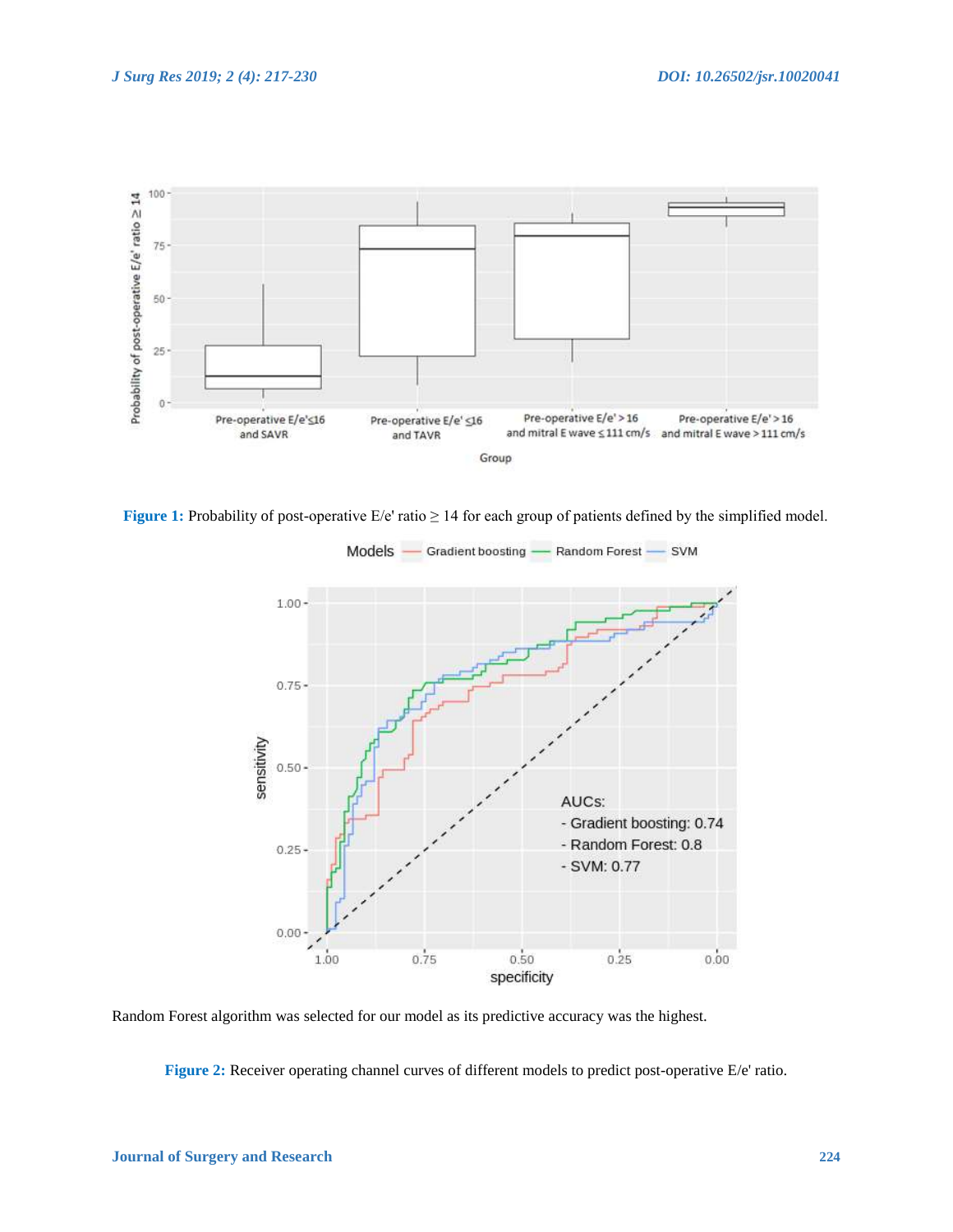| <b>Variable</b>                        | NYHA <ii at="" follow-up<="" th=""><th><math>NYHA \geq II</math> at follow-up</th><th>P value</th></ii> | $NYHA \geq II$ at follow-up | P value        |
|----------------------------------------|---------------------------------------------------------------------------------------------------------|-----------------------------|----------------|
|                                        | $(n=109)$                                                                                               | $(n=82)$                    |                |
| Diastolic IVST (mm)                    | 14 [12, 15]                                                                                             | 14 [12, 14]                 | 0.290          |
| End-diastolic LV diameter (mm)         | 47.00 [44, 50]                                                                                          | 46 [42, 50]                 | 0,237          |
| LV mass index $(g/m2)$                 | 126 [106, 152]                                                                                          | 124 [108, 145]              | 0.756          |
| Aortic Valve Area (cm <sup>2</sup> )   | $0.67 \pm 0.17$                                                                                         | $0.67 \pm 0.19$             | 0.776          |
| Mean Aortic Gradient (mmHg)            | 54 [45, 63]                                                                                             | 53 [43, 61]                 | 0.241          |
| $LVEF$ $(\%)$                          | $64 \pm 7$                                                                                              | $63 \pm 9$                  | 0.812          |
| LV global longitudinal strain (%)      | $-16.9 \pm 3.3$                                                                                         | $-17.5 \pm 3.9$             | 0.333          |
| Left atrial volume index $(ml/m2)$     | 39.10 [33, 51]                                                                                          | 43 [34, 53]                 | 0.339          |
| Mitral E wave velocity (cm/s)          | 85 [70, 102]                                                                                            | 91 [76, 121]                | 0.092          |
| Mitral E/A ratio                       | $0.80$ [0.60, 1.00]                                                                                     | $0.80$ [0.60, 1.10]         | 0.422          |
| Mitral annulus e' wave velocity (cm/s) | 6.0 $[5.0, 7.0]$                                                                                        | $6.0$ [5.0, 7.5]            | 0.632          |
| E/e' ratio                             | 14 [12, 19]                                                                                             | 15 [11, 20]                 | 0.643          |
| E/e' ratio >14 $(\% )$                 | 49 (48.5%)                                                                                              | 40 (57.1%)                  | 0.267          |
| Tricuspid regurgitation velocity (m/s) | $2.6 \pm 0.5$                                                                                           | $2.8 \pm 0.5$               | 0.043          |
| Diastolic dysfunction n (%)            | 63 (74.1%)                                                                                              | 57 (81.4%)                  | 0.279          |
| Diastolic dysfunction grade            |                                                                                                         |                             | 0.877          |
| Grade 0 (no DD)                        | 22 (25.9%)                                                                                              | 13 (18.7%)                  | $\overline{a}$ |
| Grade 1                                | $1(1.1\%)$                                                                                              | $1(1.4\%)$                  | $\overline{a}$ |
| Grade 2                                | 39 (45.9%)                                                                                              | 30 (42.8%)                  |                |
| Grade 3                                | 4(4.7%)                                                                                                 | 4(5.7%)                     |                |
| $DD - grade$ unknown                   | 19 (22.4%)                                                                                              | 22 (31.4%)                  | ÷,             |
| Left atrial reservoir function (%)     | 21 [15, 26]                                                                                             | 17 [11, 24]                 | 0.035          |

Values are expressed as mean ± SD, median [IQR] or frequency [n (%)]; LV-left ventricle; IVST-interventricular septal thickness; LVEF-left ventricular ejection fraction; DD-diastolic dysfunction

**Table 1:** Baseline echocardiographic characteristics according to follow-up dyspneic status.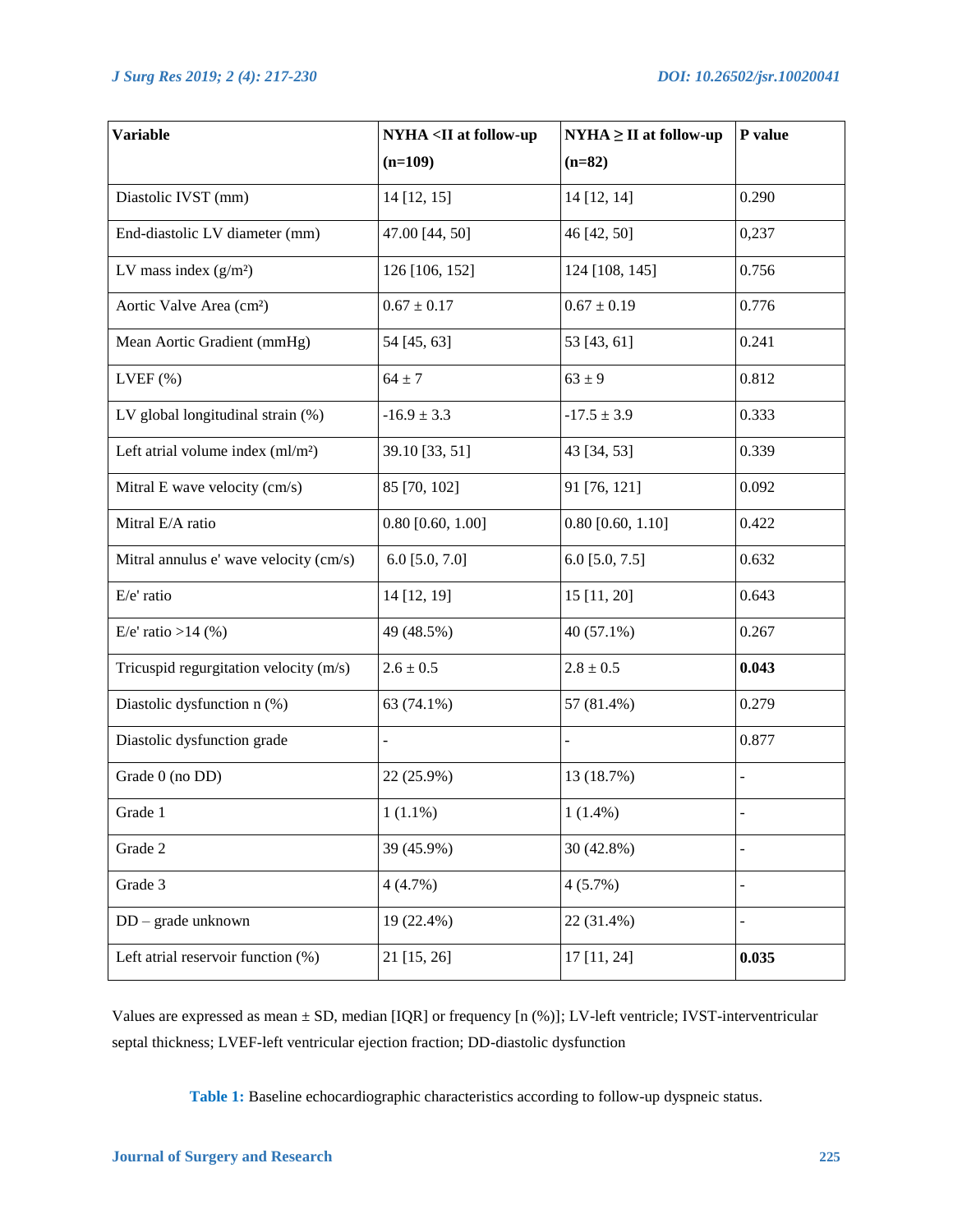| <b>Variable</b>                          | NYHA <ii at="" follow-up<="" th=""><th><math>NYHA \geq II</math> at follow-up   P value</th><th></th></ii> | $NYHA \geq II$ at follow-up   P value |           |
|------------------------------------------|------------------------------------------------------------------------------------------------------------|---------------------------------------|-----------|
|                                          | $(n=109)$                                                                                                  | $(n=82)$                              |           |
| LV mass index $(g/m2)$                   | 94 [77, 124]                                                                                               | 97 [81, 122]                          | 0.821     |
| Prosthetic Valve Area (cm <sup>2</sup> ) | $1.6$ [1.3, 1.9]                                                                                           | $1.5$ [1.3, 1.7]                      | 0.120     |
| Mean transprosthetic Gradient (mmHg)     | 12 [9, 17]                                                                                                 | 12 [9, 17]                            | 0.620     |
| Paravalvular leak                        |                                                                                                            | $\blacksquare$                        | 0.510     |
| No leak                                  | 48 (44.9%)                                                                                                 | 34 (42.0%)                            |           |
| Mild                                     | 43 (40.1%)                                                                                                 | 31 (38.3%)                            |           |
| Moderate                                 | 16 (15.0%)                                                                                                 | 16 (19.7%)                            |           |
| $LVEF$ $(\%)$                            | $64 \pm 6$                                                                                                 | $64 \pm 8$                            | 0.518     |
| Left atrial volume index $(ml/m2)$       | 39 [31, 48]                                                                                                | 40 [32, 52]                           | 0.448     |
| Mitral E wave velocity (cm/s)            | 92 [70, 115]                                                                                               | 100 [80, 131]                         | 0.033     |
| Mitral E/A ratio                         | $0.82$ [0.70, 1.06]                                                                                        | $0.88$ [0.70, 1.40]                   | 0.122     |
| Mitral annulus e' wave velocity (cm/s)   | $7.5$ [6.5, 8.5]                                                                                           | $7.5$ [6.0, 9.0]                      | 0.693     |
| E/e' ratio                               | 11.5 [9.0, 15.7]                                                                                           | 14.3 [10.5, 17.9]                     | 0.063     |
| $E/e' > 14$ (%)                          | 32 (32.7%)                                                                                                 | 33 (50.0%)                            | 0.026     |
| Tricuspid regurgitation velocity (m/s)   | $2.6 \pm 0.4$                                                                                              | $2.7 \pm 0.4$                         | 0.018     |
| Diastolic dysfunction n (%)              | 46 (57.5%)                                                                                                 | 47 (68.1%)                            | 0.182     |
| Diastolic dysfunction grade              |                                                                                                            | $\blacksquare$                        | <b>NA</b> |
| Grade $0$ (no DD)                        | 34 (42.3%)                                                                                                 | 22 (31.9%)                            |           |
| Grade 1                                  | $0(0.0\%)$                                                                                                 | $0(0.0\%)$                            |           |
| Grade 2                                  | 29 (36.3%)                                                                                                 | 25 (36.2%)                            |           |
| Grade 3                                  | $0(0\%)$                                                                                                   | $0(0.0\%)$                            |           |
| DD - grade unknown                       | 17 (21.3%)                                                                                                 | 22 (31.9%)                            |           |
| NT pro-BNP (pg/ml)                       | 270 [152, 575]                                                                                             | 438 [202, 967]                        | 0.006     |
| Haemoglobin (g/dl)                       | $13.18 \pm 1.44$                                                                                           | $13.62 \pm 1.54$                      | 0.079     |

Values are expressed as mean ± SD, median [IQR] or frequency [n (%)]; LV-left ventricle; IVST-interventricular septal thickness; LVEF-left ventricular ejection fraction; DD-diastolic dysfunction; NA-not available

**Table 2:** Follow-up echocardiographic and laboratory findings according to follow-up dyspneic status.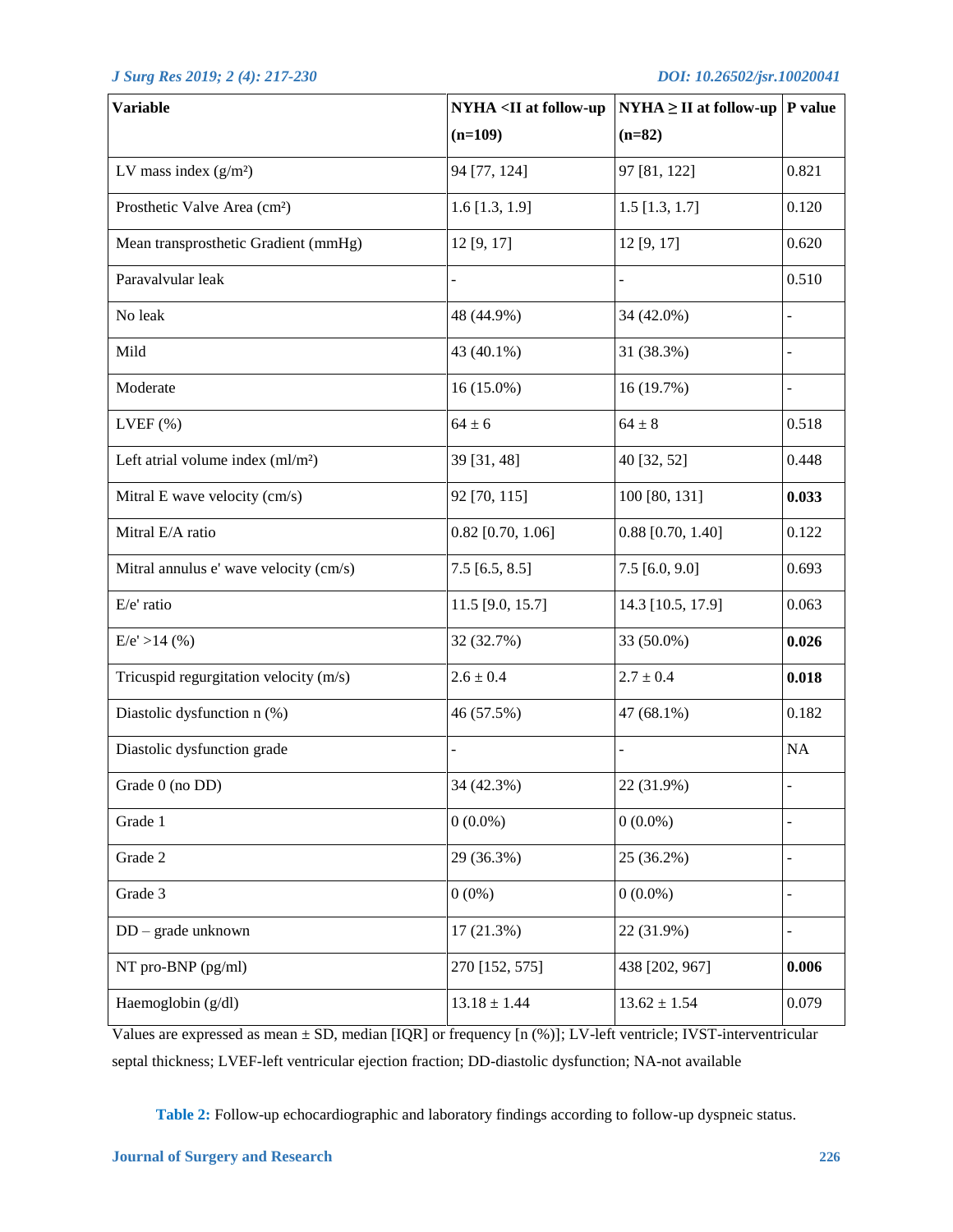## **4. Discussion**

According to the current guidelines [3], it still remains challenging to define the best timing for treatment of the AS. The question could be reversed: should some patients be treated before symptoms not only to protect the heart's systolic function but also diastolic function?.

## **4.1 Epidemiology of long-term persistence of dyspnea after aortic valve replacement**

In our study, despite most of the patients being asymptomatic (NYHA I) at long-term follow-up, 44.9% still experience various degrees of dyspnea, with a vast majority of NYHA class II patients (assess by an independent heart failure specialist). In their cohort of 3875 patients who underwent TAVR, Lange et al. reported an improvement in NYHA class for 68.9% of patients at a 1 year follow-up, most patients being NYHA class I and II post-operatively with a quite similar distribution in NYHA classes as in our study [12]. Kim et al. [13] meta-analyzed 62 observational TAVR studies which confirmed this outcome data. They found an improvement of 0.8 to 2.1 NYHA grade at 12 to 23 months follow-up. This meta-analysis reports a better improvement than our data, as compared to the 0.73 class difference between pre and post-operative NYHA grade, presumably explained by less symptomatic patients at baseline in our study (most being NYHA class II). Auensen et al. [14] reported a higher proportion of post-SAVR NYHA class I patients than in TAVR studies. Our population was significantly older and we have mixed both SAVR and TAVR patients (which fit with the daily clinical routine).

## **4.2 Diastolic dysfunction as a cause of persistent dyspnea at follow-up**

Patients who were in NYHA class II or more after aortic valve replacement had higher E/e' ratio, tricuspid regurgitation velocity and plasma NT pro BNP levels, while their LV systolic function, prosthesis function

indices or extra-cardiac comorbidities (COPD, anaemia) did not differ from asymptomatic patients. Diastolic dysfunction measured before the correction of the AS seems to be the main cause of these patients' persistent dyspnea. Few studies [15, 16] demonstrated that dyspnea was associated with indices like E/e' ratio, left atrial volume index or the ratio E/e' got from strain rate data [17]. Muratori et al. [18] reported that improvement of symptoms after TAVR was correlated to changes in diastolic function grade and reduction of LV filling pressures, and that improvement in diastolic function was correlated with LV and LA reverse remodeling.

However, the pre-operative severity of diastolic dysfunction was not predictive for post-operative dyspnea. DD characterization could be challenging. For some patients the application of guideline lead to a class "indeterminate" [9]. Morris et al. [19] had pointed this out in a cohort of patients with a HFPEF, the same observation. The addition of LA reservoir function in the way diastolic dysfunction was characterized could have changed the absence of clear demonstration of the link between DD and symptoms. In the present cohort, the LA reservoir function at baseline was significantly different in symptomatic and asymptomatic patients.

The rhythm is also an issue when grading DD [9]. In our study, AF at baseline electrocardiogram was associated with worse functional status at follow-up. It has been demonstrated that pre-operative atrial fibrillation confers a worse prognosis after aortic valve replacement and is associated with congestive heart failure history [20]. It also has been demonstrated that DD is an independent risk factor for AF [21]. Our study however was not designed to study the link between DD and AF and to determine whether AF was an independent risk factor for persistent dyspnea.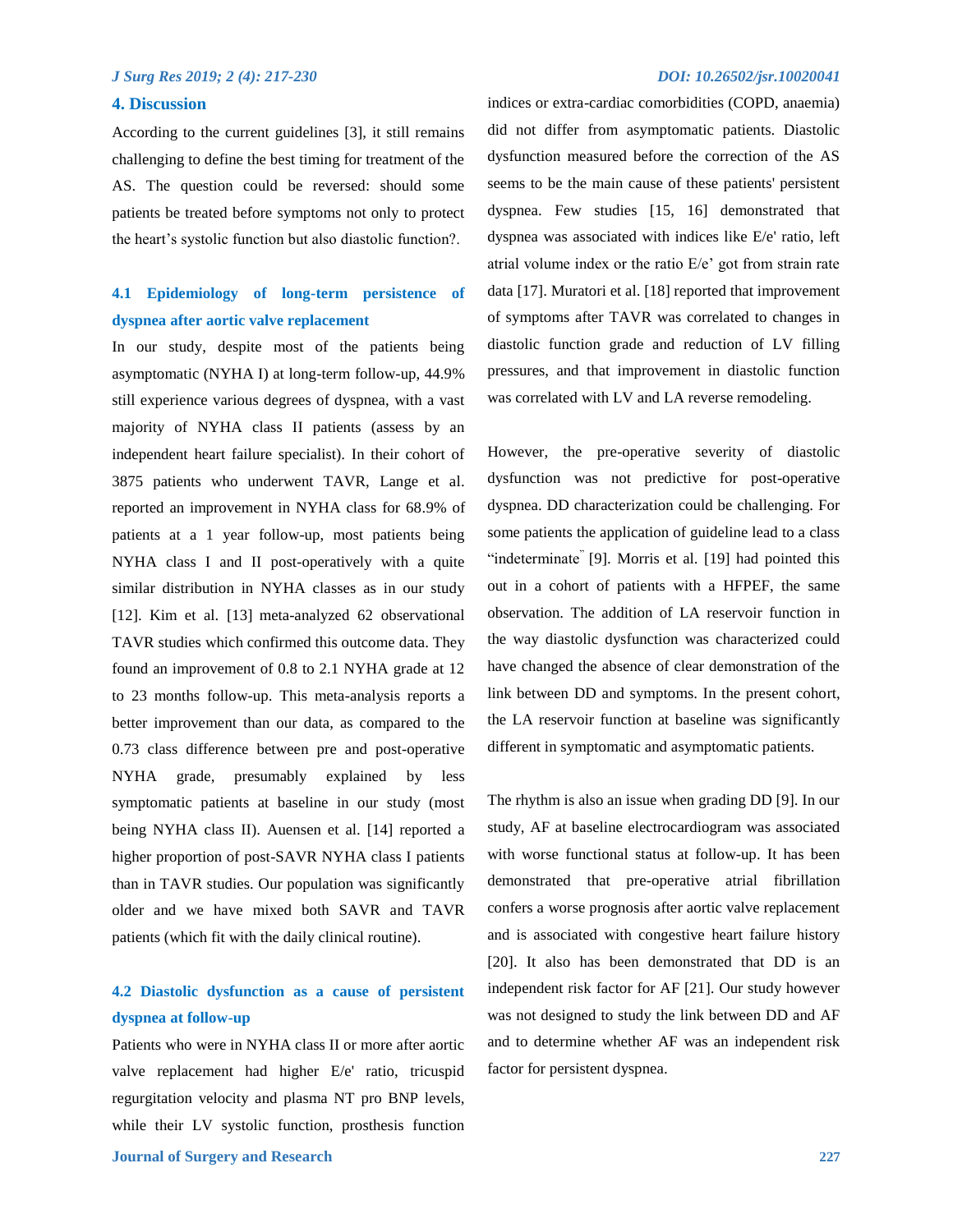## **4.3 Predictors of persistent high filling pressure**

E/e' ratio is one of the most commonly used parameters for characterizing LV filling pressures. It has been used in many studies as a surrogate marker of DD and high filling pressure. Despite having limitations, it has been demonstrated for its prognostic value in various populations [22-25]. We demonstrated that more altered pre-operative diastolic function (E/e' ratio >16, mitral E wave velocity >111 cm/s) was, more persistent DD at follow-up was. On the other hand, patients with more preserved pre-operative diastolic function and lower LV filling pressures (E/E' ratio  $\leq 16$ ) were at lower risk for DD and estimated high filling pressure at follow-up if a surgical aortic valve replacement was performed. Asami et al. [25] reported the association between DD grade and all-cause mortality, cardiovascular death, and major adverse cardiac and cerebrovascular events in post TAVR patients. Biner et al. [21] found the same association between E/e' ratio (as a surrogate marker of DD) and outcomes in patients with aortic stenosis who did not undergo intervention. Dahl et al. with a smallest population, was focused on a more controversial index of diastolic function based on the strain rate [17].

A comprehensive evaluation of diastolic function is probably something to consider carefully. Patients having a significant diastolic dysfunction, might take advantage of an earlier aortic valve replacement. Obviously, further studies are needed. Patients undergoing SAVR seemed to have better outcomes on follow-up E/e' ratio, but the intervention variable was not independently associated with post-operative E/e' in the model we built, suggesting that SAVR does not itself confer better results but that TAVR patients have more risk factors to have persistent diastolic dysfunction (Age might have an impact on that result) [26].

## **4.4 Study limitations**

This is a single-center prospective study performed in a limited number of patients. The diastolic function assessment was based on the 4 parameters required by the current recommendation [9]. It could have been valuable to include more parameters like advocated in guidelines or in Dahl et al. [17]. The population was chosen to be representative of a classical cohort proposed to an aortic valve replacement nowadays. These are not the sickest patients. LVEF had to be preserved and CAD or other valvular significant abnormalities were exclusion criteria. The follow-up was limited to one-year.

## **5. Conclusions**

43% of treated AS patients remain symptomatic, and persistent dyspnea is related with diastolic dysfunction. DD-characterization according to current standards is suboptimal but it is possible to predict E/e' at one year based on pre-operative clinical and echocardiographic data. That might be something to explore for preventing post-operative symptoms and for preventing postoperative HFpEF.

### **Conflicts of Interest**

There are no commercial products involved in this study.

### **Acknowledgement**

Acknowledgements to the CORECT, the financial support obtained for the study at the CHU de RENNES

## **Annexes**

[fortunejournals.com/supplementary-file/jsr\\_41.pdf](fortunejournals.com/supplementary-file/jsr_41.pdf)

## **References**

1. Everett RJ, Tastet L, Clavel MA, et al. Progression of Hypertrophy and Myocardial Fibrosis in Aortic Stenosis: A Multicenter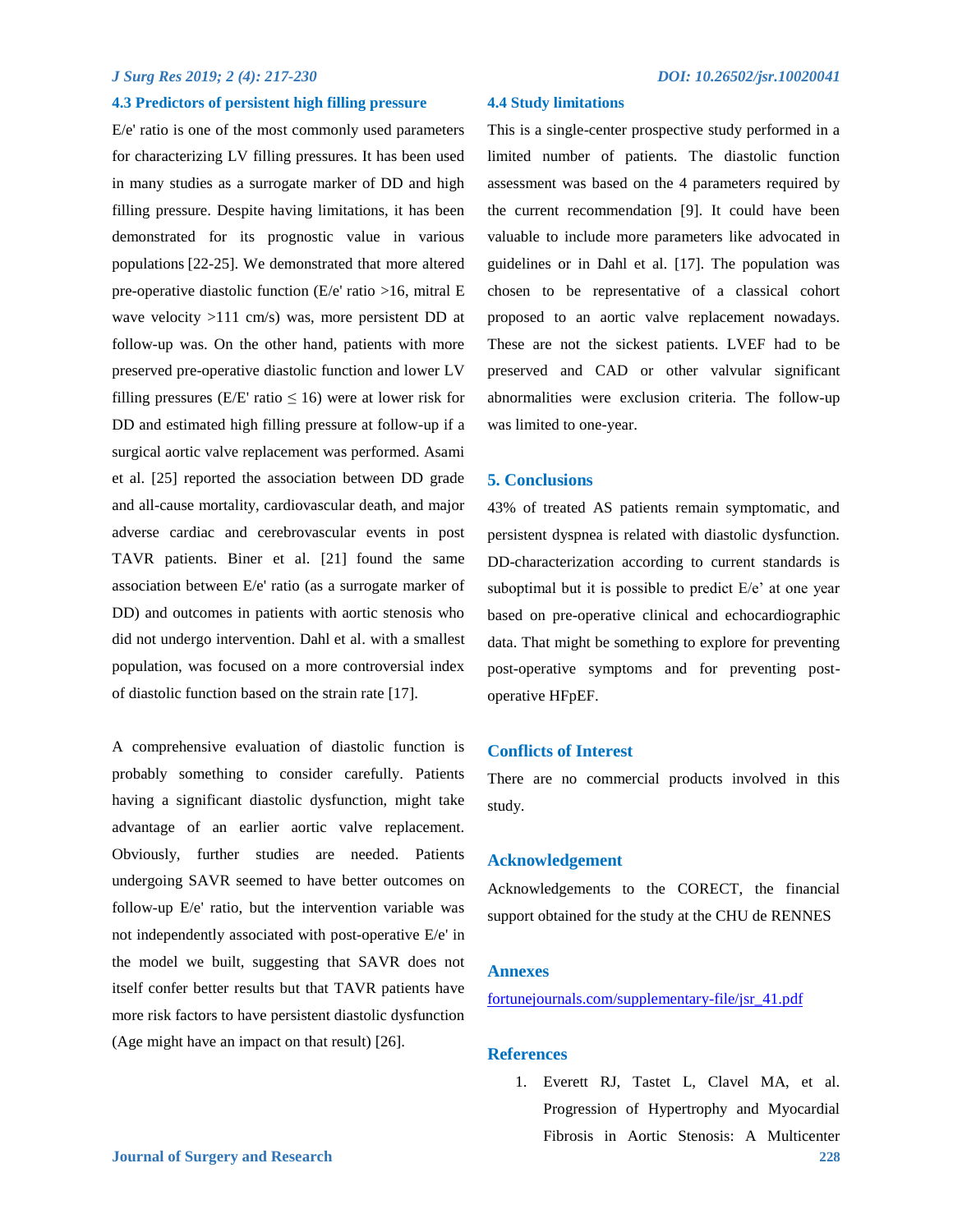Cardiac Magnetic Resonance Study. Circ Cardiovasc Imaging 11 (2018): e007451.

- 2. Singh A, Chan DCS, Greenwood JP, et al. Symptom Onset in Aortic Stenosis: Relation to Sex Differences in Left Ventricular Remodeling. JACC Cardiovasc Imaging 12 (2019): 96-105.
- 3. Baumgartner H, Falk V, Bax JJ, et al. 2017 ESC/EACTS Guidelines for the management of valvular heart disease. Eur Heart J 38 (2017): 2739-2791.
- 4. Nishimura RA, Otto CM, Bonow RO, et al. 2017 AHA/ACC Focused Update of the 2014 AHA/ACC Guideline for the Management of Patients With Valvular Heart Disease: A Report of the American College of Cardiology/American Heart Association Task Force on Clinical Practice Guidelines. Circulation 135 (2017): 1159-1195.
- 5. Gotzmann M, Pljakic A, Bojara W, et al. Transcatheter aortic valve implantation in patients with severe symptomatic aortic valve stenosis-predictors of mortality and poor treatment response. Am Heart J 162 (2011): 238-245.
- 6. Leon MB, Smith CR, Mack MJ, et al. Transcatheter or Surgical Aortic-Valve Replacement in Intermediate-Risk Patients. N Engl J Med 374 (2016): 1609-1620.
- 7. Krane M, Deutsch M-A, Piazza N, et al. One-Year Results of Health-Related Quality of Life Among Patients Undergoing Transcatheter Aortic Valve Implantation. Am J Cardiol 109 (2012): 1774-1781.
- 8. Baumgartner H, Hung J, Bermejo J, et al. Recommendations on the echocardiographic assessment of aortic valve stenosis: a focused update from the European Association of Cardiovascular Imaging and the American

Society of Echocardiography. Eur Heart J-Cardiovasc Imaging 18 (2017): 254-275.

- 9. Nagueh SF, Smiseth OA, Appleton CP, et al. Recommendations for the Evaluation of Left Ventricular Diastolic Function by Echocardiography: An Update from the American Society of Echocardiography and the European Association of Cardiovascular Imaging. J Am Soc Echocardiogr 29 (2016): 277-314.
- 10. Lang RM, Badano LP, Mor-Avi V, et al. Recommendations for Cardiac Chamber Quantification by Echocardiography in Adults: An Update from the American Society of Echocardiography and the European Association of Cardiovascular Imaging. Eur Heart J-Cardiovasc Imaging 16 (2015): 233- 271.
- 11. Gan GCH, Ferkh A, Boyd A, et al. Left atrial function: evaluation by strain analysis. Cardiovasc Diagn Ther 8 (2018): 29-46.
- 12. Lange R, Beckmann A, Neumann T, et al. Quality of Life After Transcatheter Aortic Valve Replacement: Prospective Data From GARY (German Aortic Valve Registry). JACC Cardiovasc Interv 9 (2016): 2541-2554.
- 13. Kim CA, Rasania SP, Afilalo J, et al. Functional Status and Quality of Life After Transcatheter Aortic Valve Replacement: A Systematic Review. Ann Intern Med 160 (2014): 243-254.
- 14. Auensen A, Hussain AI, Bendz B, et al. Morbidity outcomes after surgical aortic valve replacement. Open Heart 4 (2017): 000588.
- 15. Dahl JS, Christensen NL, Videbæk L, et al. Left Ventricular Diastolic Function Is Associated With Symptom Status in Severe Aortic Valve Stenosis. Circ Cardiovasc Imaging 7 (2014): 142-148.